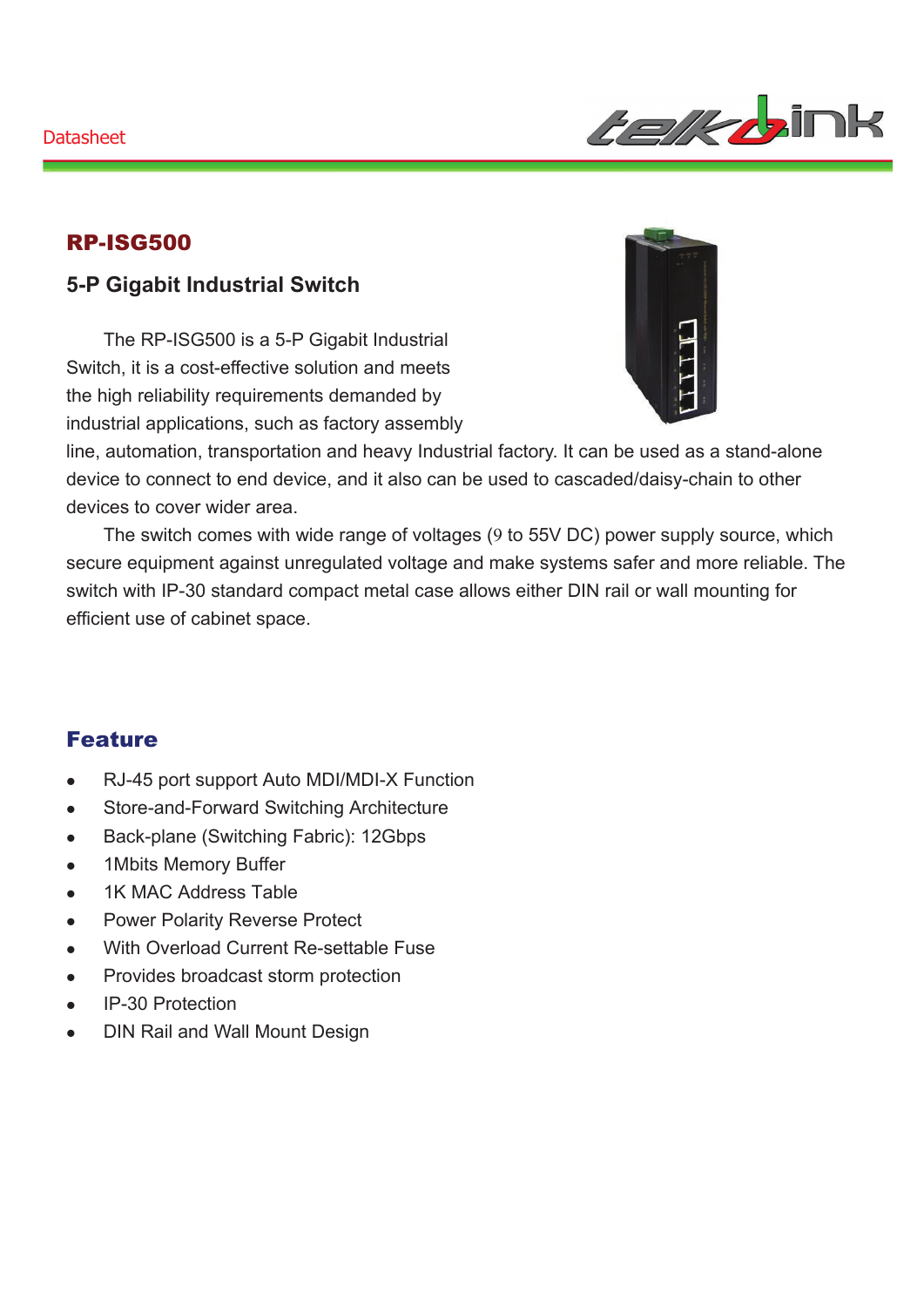# Specification

| <b>Standards</b>                | • IEEE 802.3 10Base-T Ethernet                                   |
|---------------------------------|------------------------------------------------------------------|
|                                 | IEEE 802.3u 100Base-TX Fast Ethernet                             |
|                                 | • IEEE 802.3ab 1000Base-T Gigabit Ethernet                       |
|                                 | IEEE 802.3z 1000Base-X Gigabit Ethernet                          |
|                                 | • IEEE802.3x Flow Control and Back Pressure                      |
| <b>Switch Architecture</b>      | • Back-plane (Switching Fabric): 12Gbps                          |
| <b>Data Processing</b>          | • Store and Forward                                              |
| <b>Flow Control</b>             | • IEEE 802.3x Flow Control and Back Pressure                     |
| <b>Jumbo Frame</b>              | $\bullet$ 10KB                                                   |
| <b>MAC Table Size</b>           | $\bullet$ 1K                                                     |
| <b>Packet Buffer Size</b>       | • 1Mbits                                                         |
| <b>Network Connector</b>        | • 5 RJ-45 Port: 10/100/1000BaseT(X) auto negotiation, Auto       |
|                                 | MDI/MDI-X function, Full/Half duplex                             |
| <b>Network Cable</b>            | • UTP/STP above Cat.5e Cable, EIA/TIA-568 100-ohm (100m)         |
| <b>Protocol</b>                 | • CSMA/CD                                                        |
|                                 | • PW1(Power 1) Green, PW2(Power 2) Green, ERR( Fault) Amber      |
| <b>LED</b>                      | • TX/RJ-45 port: LNK (Link/Active) Green, SPD(Speed)             |
|                                 | 10/100(OFF), 1000 (Green)                                        |
| <b>Power Supply</b>             | • Redundant Dual DC 9V-55V Power Input                           |
| <b>Power Consumption</b>        | • 4W@48 VDC full load                                            |
|                                 | • Relay outputs with current carrying capacity of $1A @ 24VDC$   |
| <b>Alarm Relay Contact</b>      | Relay in short circuit mode when 2 powers are connected. in open |
|                                 | circuit mode when only one power supply is connected             |
| <b>Removable Terminal Block</b> | • Provide 2 Redundant power, alarm relay contact, 6 Pin          |
| <b>Surface temperature</b>      | • Aluminum housing Surface temperature stays the same as ambient |
|                                 | temperature with a full load in a 75°C chamber                   |
| <b>Operating Temperature</b>    | • -40°C ~75°C fully tested with full load 100M cable length      |
| <b>Storage Temperature</b>      | $-40^{\circ}$ C~85 $^{\circ}$ C                                  |
| <b>Operating Humidity</b>       | • 5% to 95% (Non-condensing)                                     |
| <b>Housing</b>                  | • Rugged Metal, IP30 Protection                                  |
| <b>Dimension</b>                | • 142 x 43 x 105mm (LxWxD)                                       |
| <b>Installation mounting</b>    | • DIN Rail mounting and Wall Mounting                            |
| <b>EMC/EMS</b>                  | $\bullet$ CE, FCC                                                |
| <b>EMI</b>                      | • FCC Part 15 Subpart B Class A                                  |
|                                 | • CE EN 55022 Class A                                            |